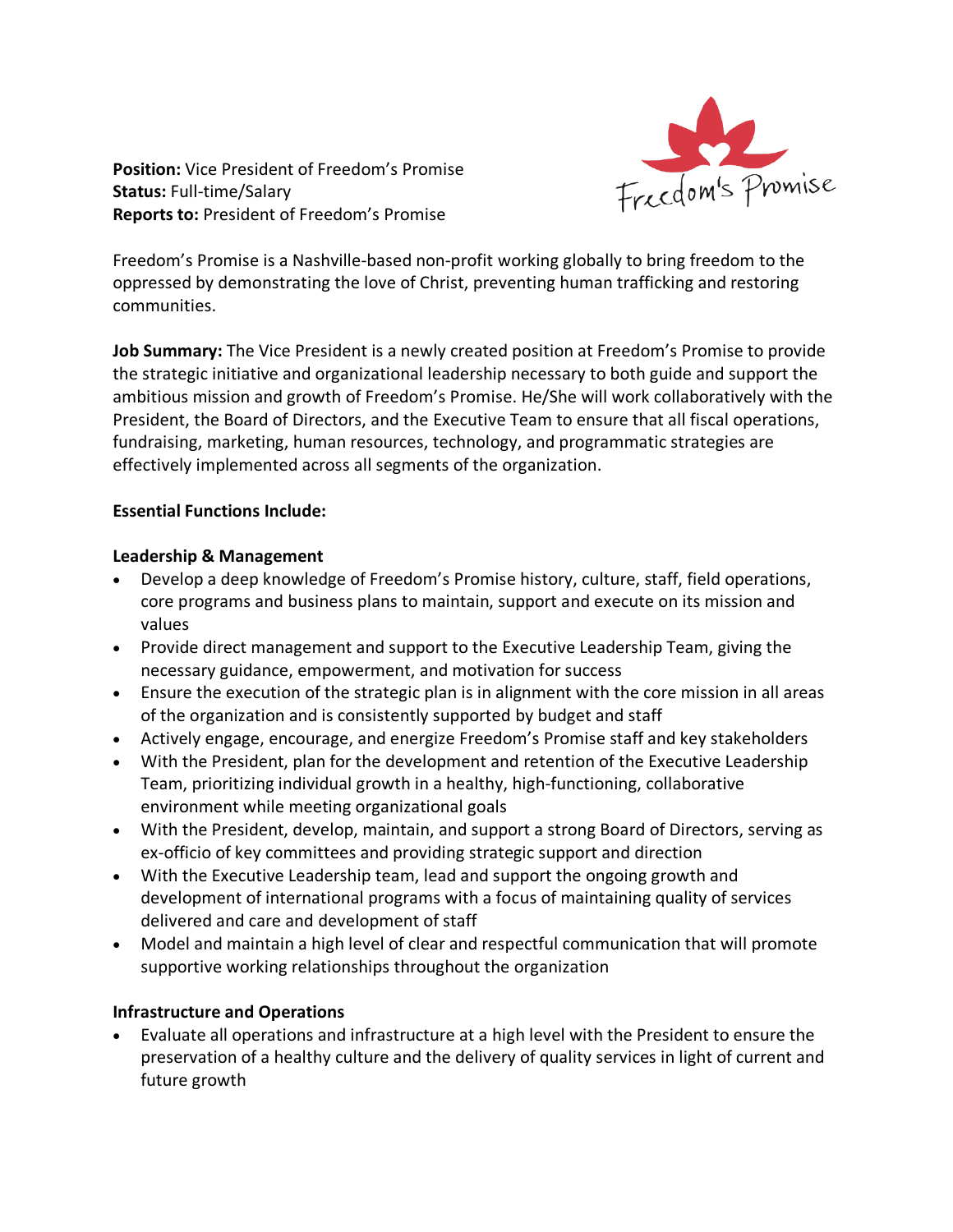- Promote and ensure a standard of excellence in finance and administration, fundraising, communications, and all organizational systems
- Monitor the efficacy of all programs through rigorous program evaluation and data collection
- Support Executive Leadership Team in setting their department's strategic goals and managing their timelines
- Oversee the financial status of the organization to include developing long and short-range financial plans, monitoring the budget, ensuring sound financial controls, and setting financial priorities, ensuring a financially healthy and fully operational organization
- Ensure all HR programs and policies are clear, effective, legal and standardized across the organization; be responsible to execute these inclusive of payroll administration, employee records, performance reviews, and hiring and termination (with the President)
- Lead and facilitate cross-departmental collaboration to strengthen internal communications and create a positive work environment marked by organizational values and delivering on organizational goals
- Increase overall efficiency and consistency throughout the organization by developing and implementing standardized processes, programs, reporting, communication, and marketing

## **Development & Communications:**

- Work with the Director of Development, the President, and the Board of Directors to expand revenue-generating and fundraising activities to support existing and future operations
- With the Director of Development, execute long-term strategic revenue goals and support the planning of fundraising efforts including events
- Support and guide the Director of Development and Board committee in any organizational capital campaigns
- Execute strategic goals and initiatives with the Executive Leadership Team for all aspects of external communication to create and support the brand and mission of Freedom's Promise
- Guide and support the Communications Coordinator to execute on these initiatives to ensure a strong web presence, powerful development communications, effective newsletters, and other strategic communications to be determined
- Ensure excellence and consistency in Communications by functioning as the director of communications--establishing timelines for production and approving all communication items before publishing

# **Working Conditions**

Work is to be performed in the Freedom's Promise office and out in the community. Executive Staff should have access to the Vice President during the week whether in the office or off-site. A reliable vehicle is required for this position.

# **Experience:**

- Minimum of 10 years senior management experience with a track record of effectively leading a regional or national outcomes-based team
- MBA preferred; other advanced degrees considered